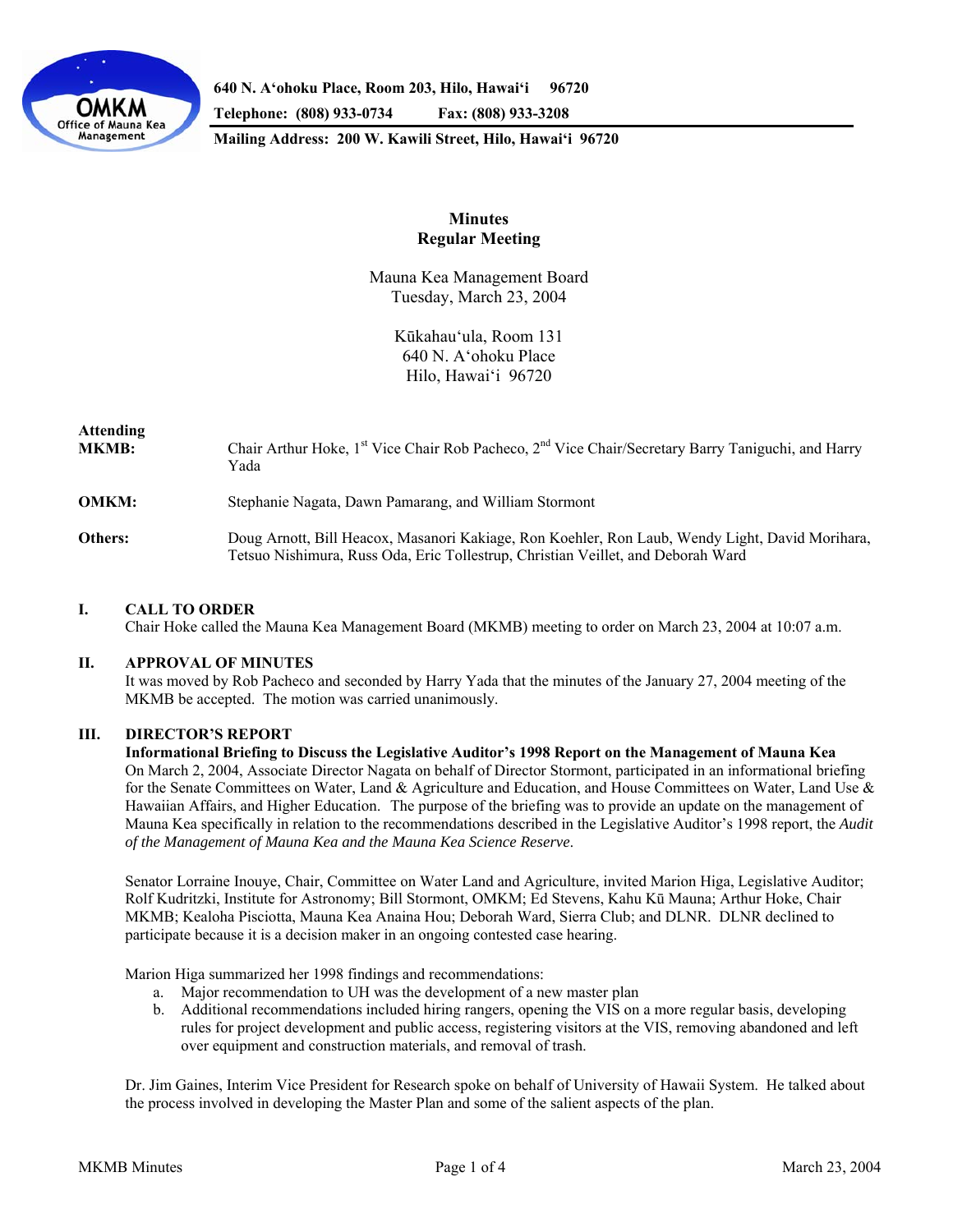Associate Director Nagata talked about the establishment of OMKM, MKMB, and Kahu Kū Mauna Council (KKMC) and their respective roles. She stated that OMKM/MKMB/KKMC were solely dedicated to managing the mountain and protecting the cultural and natural resources of Mauna Kea. She also spoke of the progress made in addressing the concerns of the Auditor and objectives of the Master Plan.

Ed Stevens reiterated KKMC's belief that the playing field needed to be leveled. There has been a lot of development on the mountain and nothing for the Native Hawaiians. He stated there needs to be an equal trade off and recommended that the University seriously consider recycling facilities as they become obsolete. He advocated for zero net growth.

Kealoha Pisciotta and Debbie Ward presented their opposition to the University's control of the management of the mountain. Their statements included many of the concerns, problems and events that occurred **prior to** the Master Plan that were in large part the reasons that resulted in the development of a new master plan. Both cited issues relating to the contested case hearing. They, like most of the general public, appeared to be somewhat confused about the management plan that was part of the Outrigger CDUA; as well as plans past, amended, and present; and which plans were approved, could or should have been approved by the Board of Land and Natural Resources. Both felt the observatories should pay an equitable compensation to the State for the use the summit.

The last to speak was Arthur Hoke who chose to speak as an individual instead of the chair of MKMB. He stated that what would be in the best interest of Mauna Kea would be removing the management of Mauna Kea from the University of Hawaii and DLNR. He felt the Legislature held the power to come up with a new system.

 Some of the major questions asked by legislators were: What are the future plans for Mauna Kea and the timeframe? Does the University have plans to remove any of the facilities? Is there a one-for-one plan and is that a workable option?

 The day after the March 2 meeting, an article appeared in the *Hawaii Tribune Herald* quoting Senator Lorraine Inouye's desire to introduce a resolution calling for the Legislative Reference Bureau and the Legislative Auditor to look into establishing a separate independent management authority. Inouye envisions a management authority of 8 to 12 members appointed by the Governor, the Senate President and Speaker of the House.

### **IV COMMITTEE REPORTS**

 **A. Kahu Kū Mauna** No report.

**B. Administrative Rules, Astronomy Education, Environment, Hawaiian Culture, and Public Safety and Conduct Committees** 

No reports.

## **V. OLD BUSINESS**

### **A. Daytime Tours by Commercial Operators**

Director Stormont summarized the issue of additional vans for daytime tours presented by Mr. Doug Arnott at the January 27, 2004 Board meeting. Mr. Doug Arnott provided correspondence from DLNR regarding discussions with MKSS.

On August 7, 2000, DLNR granted all permitted commercial operators the option of exceeding their two-van maximum for tours to the summit. DLNR also stated that requests to exceed the two-van maximum would be limited to daytime tours only and by special permit approved by the Visitor Information Station. Special permits were to be issued on a first-come, first-served basis. On August 12, 2000, MKSS announced a procedure for handling commercial tour operators' special request for daytime tours.

# **VI. NEW BUSINESS**

#### **A. Project Status Designation for Subaru Telescope's Request to Install a Seeing Monitor Camera**  Subaru Telescope requested permission to install a seeing monitor camera (SMC) on its telescope facility.

### Project Summary

1. Purpose

• Measure astronomical seeing which is important for understanding observing conditions. The camera will provide continuous quantitative seeing data during nightly observations.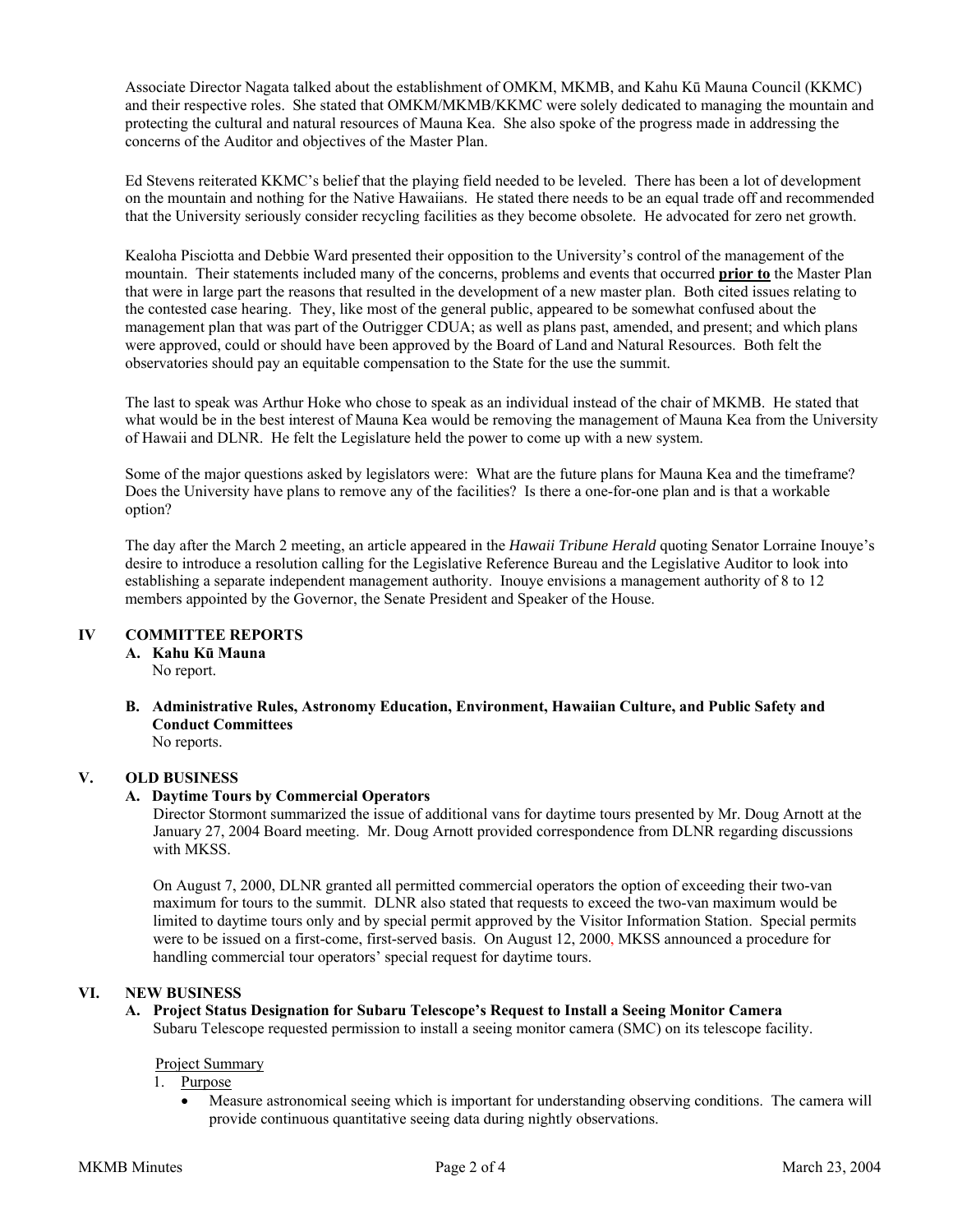- 2. Proposed Activities
	- Installation of a 12" aperture camera on the exterior of the Enclosure Support Building (ESB). The camera will be housed in a box  $(3.5' X 2.8' X 2.8')$  with a sliding roof. The box will be supported on a platform (5' long X 3.5' wide) which will be placed about 39' (12 m) above ground.
- 3. Construction Activity
	- Construction of a platform will take place soon after approval of the project is given by the Board.
	- Prepare SMC in Hilo. Preparation is expected to take 2 months.
	- Install SMC on the ESB. Installation is expected to occur 2 months after approval is given to proceed and will take approximately two people two days to complete the installation.
	- Equipment that will be used to install the SMC is a one-man lift and various hand tools.
- 4. Mitigation Measures
	- Subaru will work with the contractor:
		- to keep dust to a minimum when using the one-man lift
		- to secure and store all materials and tools after work each day
		- to secure all trash and scraps to prevent them from being blown away by the wind and after work.
		- to remove and dispose all trash and scraps after work is completed.

## DLNR Permit

Pursuant to Hawai'i Administrative Rules (HAR) §13-5-22 "construction or placement of structures accessory to existing facilities as identified in the exempt classes established in §11-200-8" do not require a permit from DLNR. The "construction or placement of minor structures accessory to existing facilities" is an exempt activity under HAR §11-200-8.

### OMKM Recommendations

- 1. Based on the following, OMKM recommends this project be classified insignificant:
	- The proposed installation will not significantly alter the exterior appearance or structure of the existing facility.
	- − The impact to the immediate surroundings and summit region is negligible.
- 2. If this project is classified insignificant, OMKM recommends Subaru be allowed to proceed with the project with certain conditions.

## **Conditions**

OMKM recommends Subaru:

- 1. Notify OMKM when it will commence summit construction activities.
- 2. Adhere to the mitigation measures described in its proposal.
- 3. Allow OMKM rangers to visit and monitor construction activities.
- 4. Notify OMKM upon completion of the project.

### Action

It was moved by Rob Pacheco and seconded by Harry Yada to accept OMKM's recommendation that this project be classified insignificant and allowed to proceed. It was clarified that approval of the project would include OMKM's conditions. The motion was carried unanimously.

### **B. UH Hilo Department of Physics & Astronomy's Proposal to Alter the Existing 24" Telescope Building to House a New Educational Telescope**

Dr. Bill Heacox of the Department of Physics & Astronomy submitted a proposal for the UH 24" Telescope facility. The facility will require alterations to accommodate a new 1 meter telescope. His department is considering two options:

- 1) Minimal: Replace the existing dome and walls. This would not change the external appearance or the footprint of the existing site.
- 2) Optimal: In addition to replacing the existing dome and walls, add on an additional support building that will serve as a control room, and public restrooms. This option will require increasing the existing footprint.

Director Stormont explained this is not a formal proposal to the board, but was for information only.